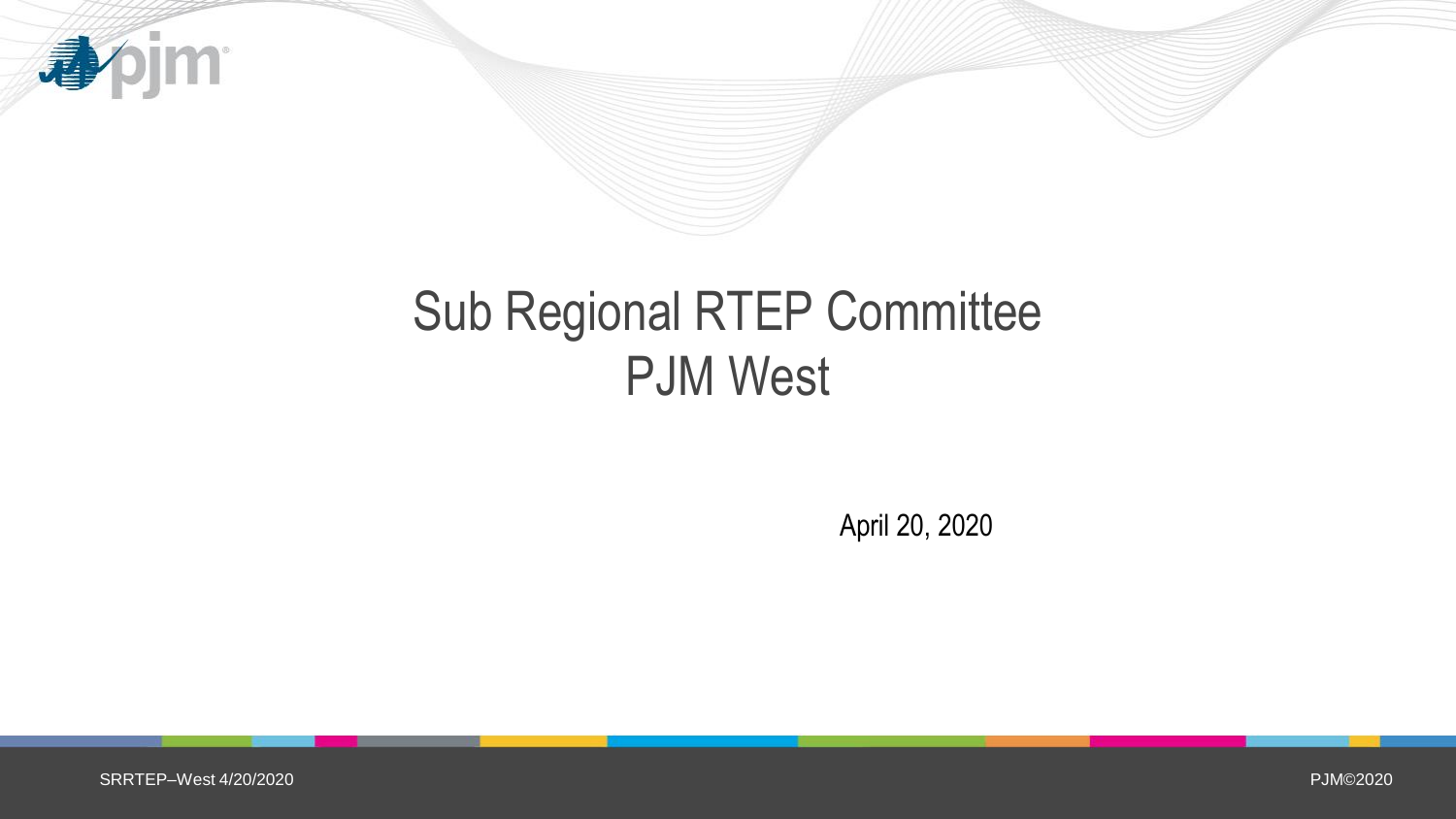

### Project Update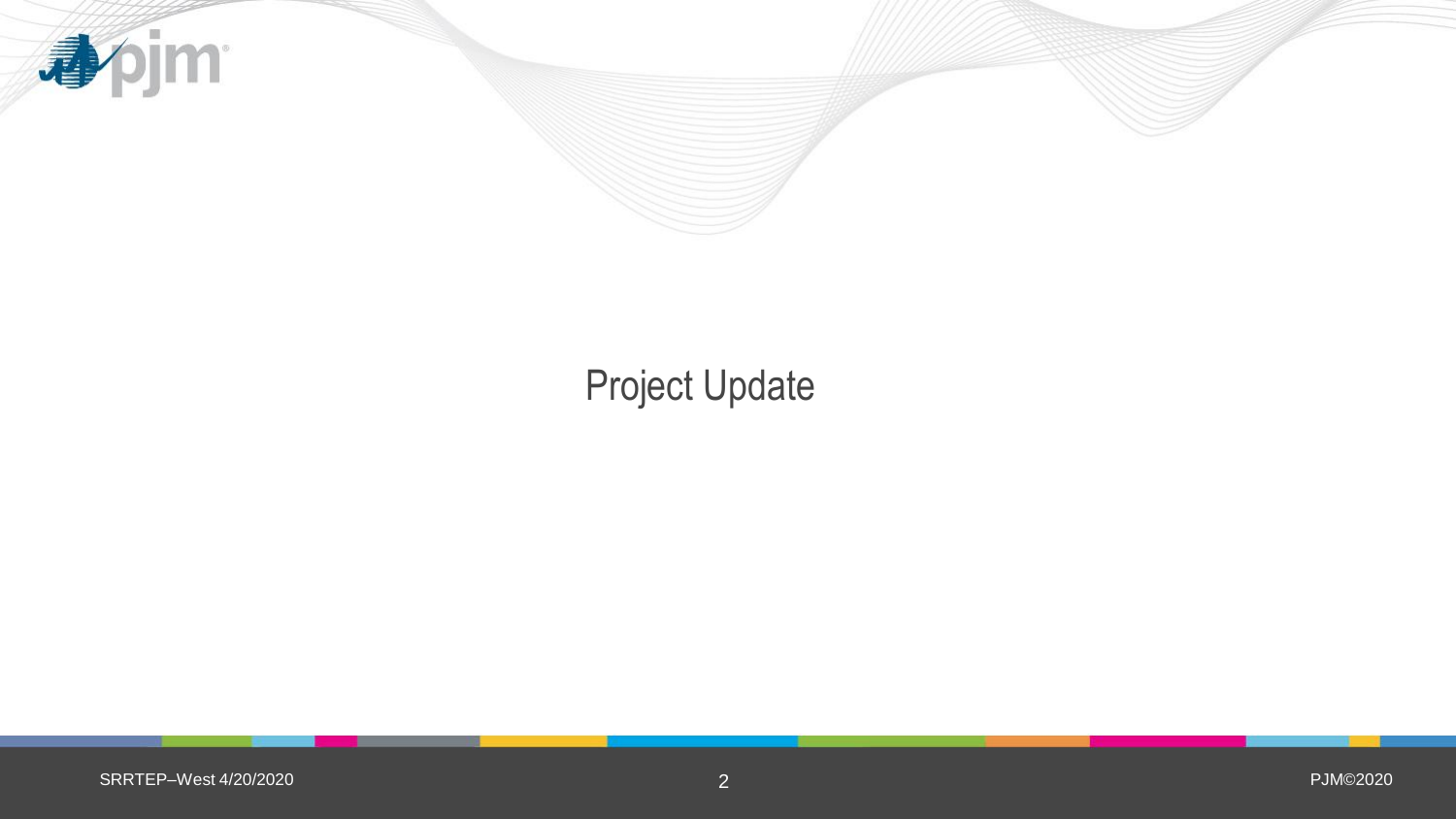

#### **Additional Scope for Project B3087**

**Criteria:** FERC 715 Planning Criteria Violation **Model Used for Analysis:** 2023 Winter RTEP

#### **Existing Scope: (**Presented: 11/29/2018, 10/25/2019 SRRTEP**):**

Construct a new greenfield station to the west (~1.5 mi.) of the existing Fords Branch Station, potentially in/near the new Kentucky Enterprise Industrial Park. This new station will consist of 4 -138 kV breaker ring bus and two 30 MVA 138/34.5 kV transformers. The existing Fords Branch Station will be retired. (**B3087.1**) **Estimated Cost: \$2.8 M**

Construct approximately 5 miles of new double circuit 138 kV line in order to loop the New Fords Branch station into the existing Beaver Creek – Cedar Creek 138 kV circuit. (**B3087.2**) **Estimated Cost: \$19.9 M** Remote end work will be required at Cedar Creek Station. (**B3087.3**) **Estimated Cost: \$ 0.5 M**

**Additional Scope:** Install a 28.8MVar switching shunt at the new Fords Branch substation (**B3087.4**) **Estimated Cost: \$ 0.5 M**

#### **Reason for the additional scope:**

- For the N-1-1 Loss of Beaver Creek Transformer #1 and the loss of Cedar Creek Johns Creek 138kV line, voltage magnitude violations are identified at New Fords Branch substation (0.90 pu), Cedar Creek 138kV (0.90 pu).
- For the N-1-1 Loss of Beaver Creek Kewanee (New Fords Branch) 138kV and Cedar Creek Johns Creek 138kV line, voltage magnitude violations issues are identified at the new Fords Branch substation (0.87 pu), Cedar Creek 138kV (0.87pu), Cedar Creek 69kV (0.90 pu).

**Required In-service:** 12/1/2023 **Projected In-service:** 09/31/2022 **Project Status**: Scoping



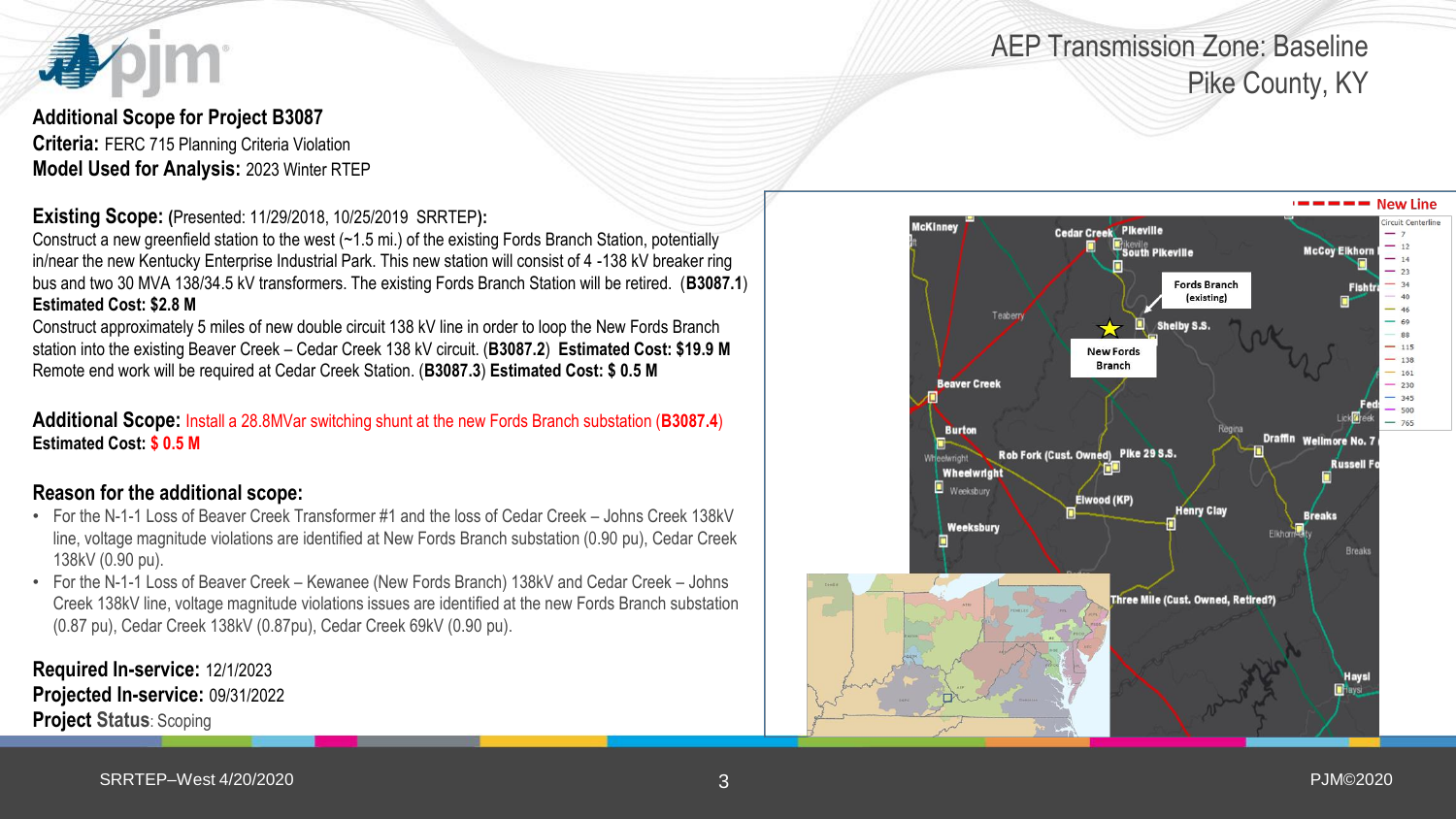

# **Questions?**